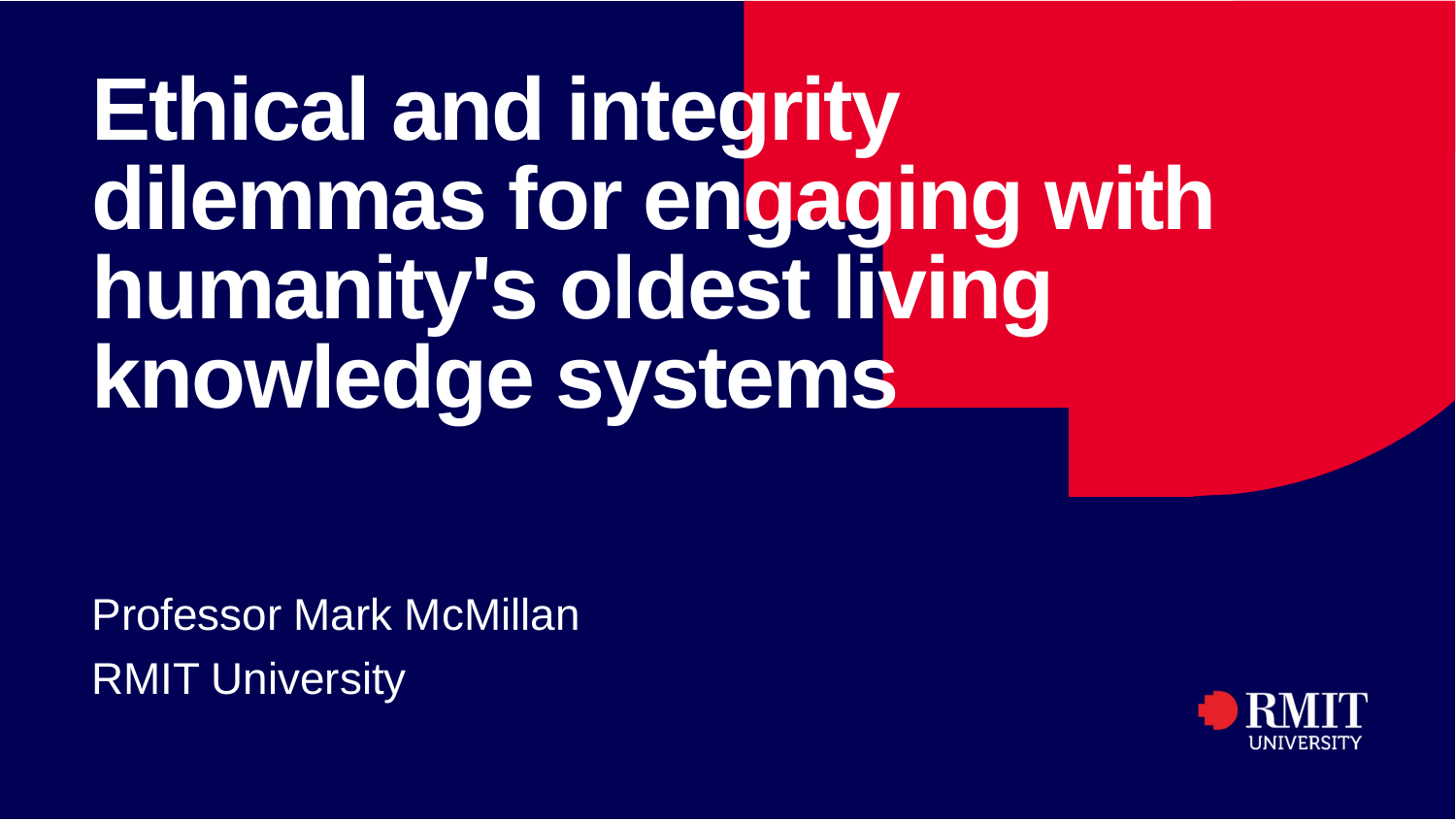

### **Professor Nick Steneck and Mr Tony Mayer – different persepctives**

**Dr Paul Taylor -**

**For bringing Research Integrity into a focus; and a practice**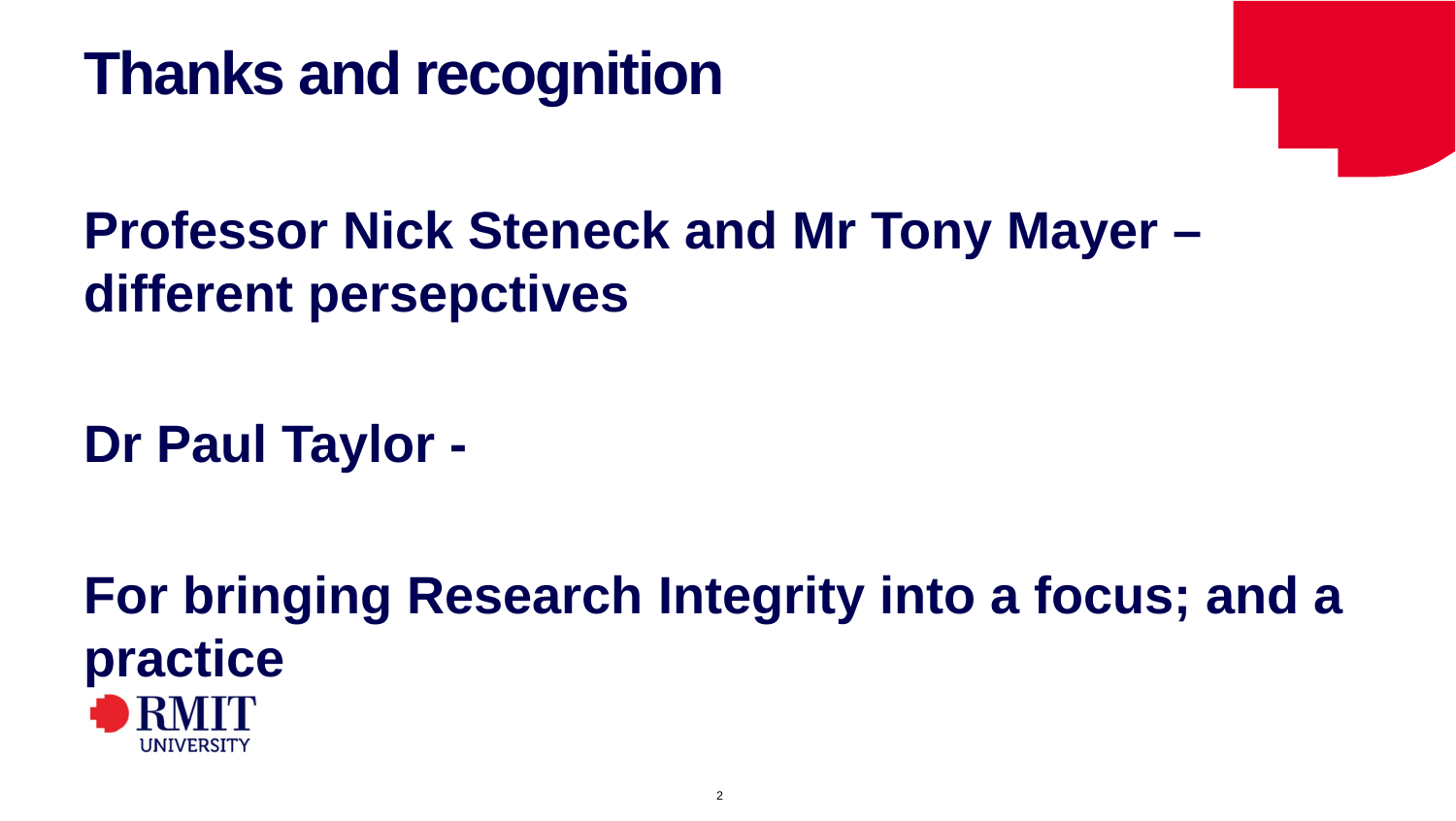## **The purpose of research**

### **Research: organises, generates, sustains, stabilises and advances knowledge and knowledge systems.**

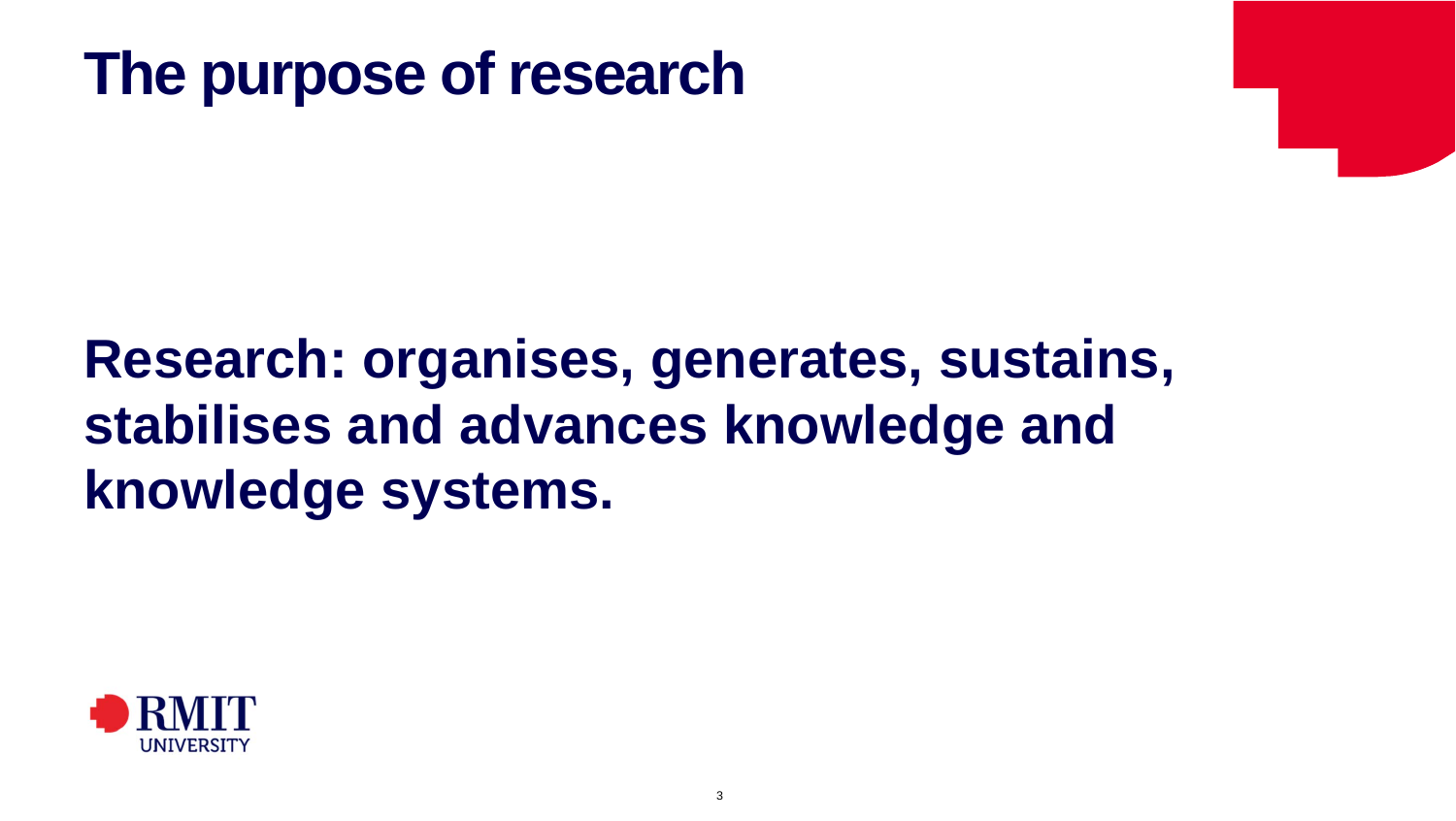## **Why do we research…and with whom?**

**Research is motivated by a need and demand for social good, for the continuation of society, for benefit of society**

**It is think link between knowledge, knowledge systems and the practices of knowledge.**

**Advancing knowledge for the sake of knowledge is an impossibility.**

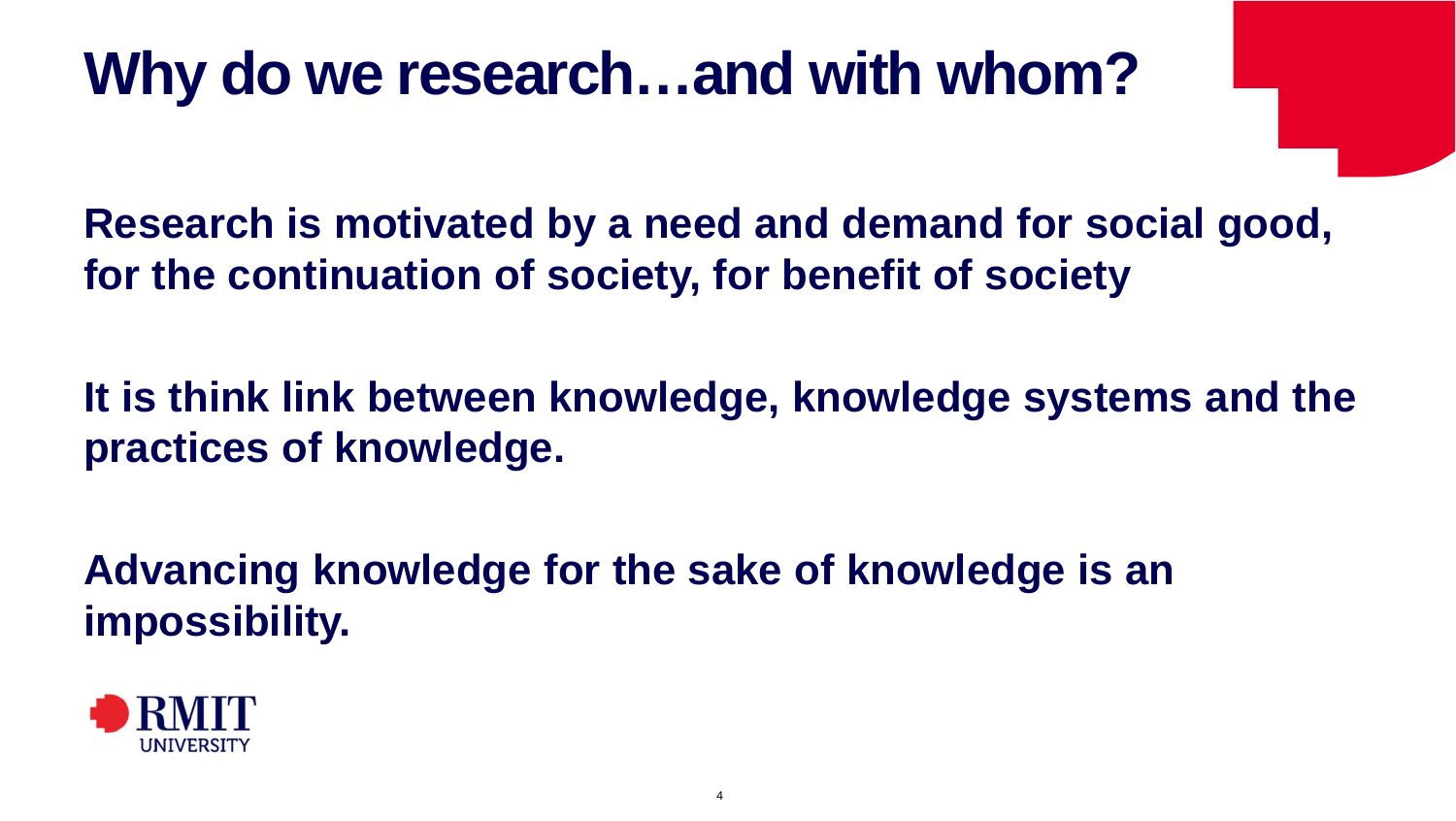### **Research Knowledge**

### **Research knowledge is a component of a broader knowledge system/s and is evidenced through the practice of knowledge.**

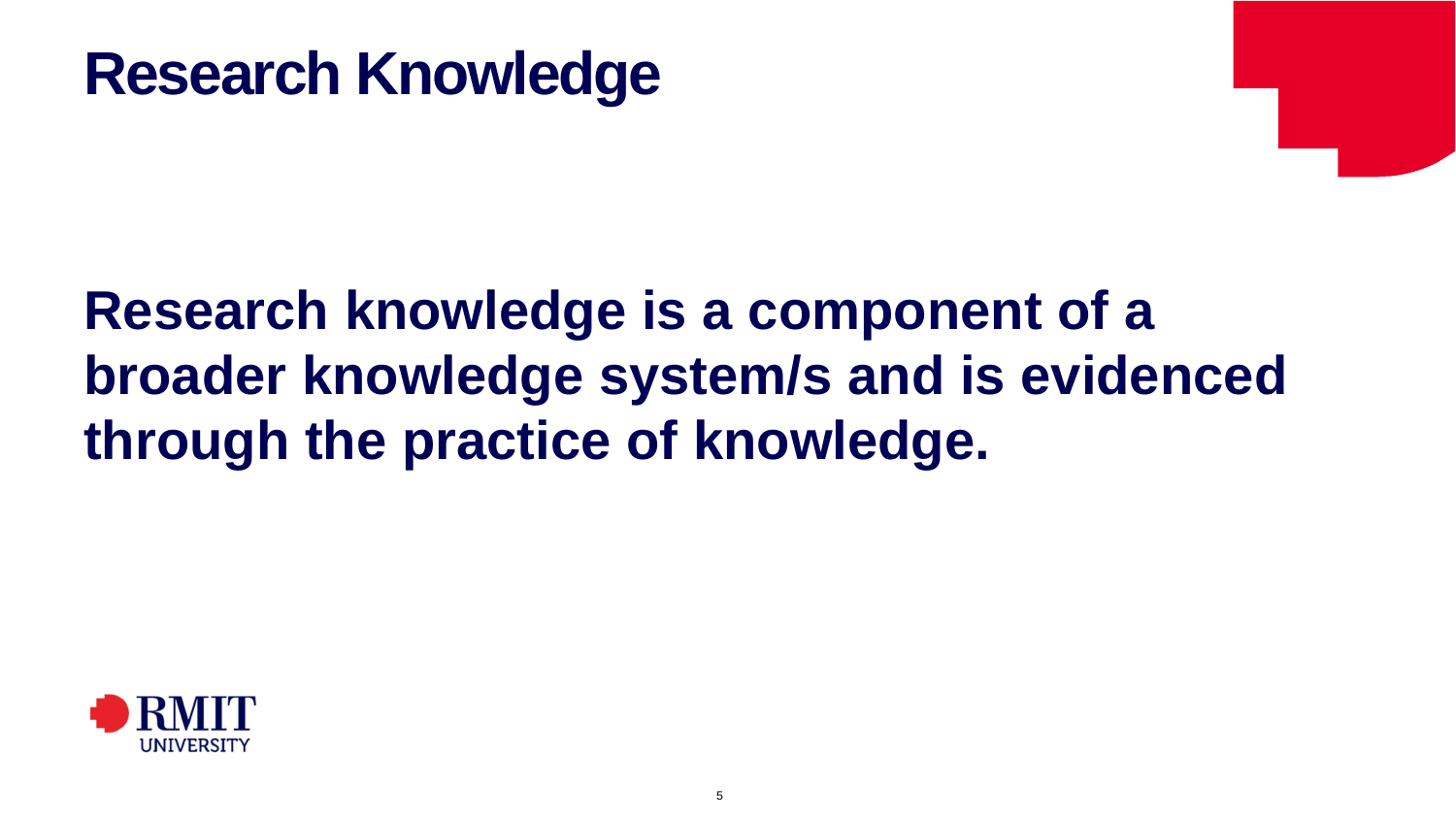## **Trust in research**

**Research knowledge exists independent of motivations and can therefore be used in infinite ways.**

**It is difficult to foresee the use or impact of research – unless it is practiced within an ethical dimension.**

**Because of this we must/have to be able to trust research**

**It is on the basis of trust that we use research, so we must be able to determine if it is worthy of our trust – therefore ethical for the purpose of the society in which it is being framed.**

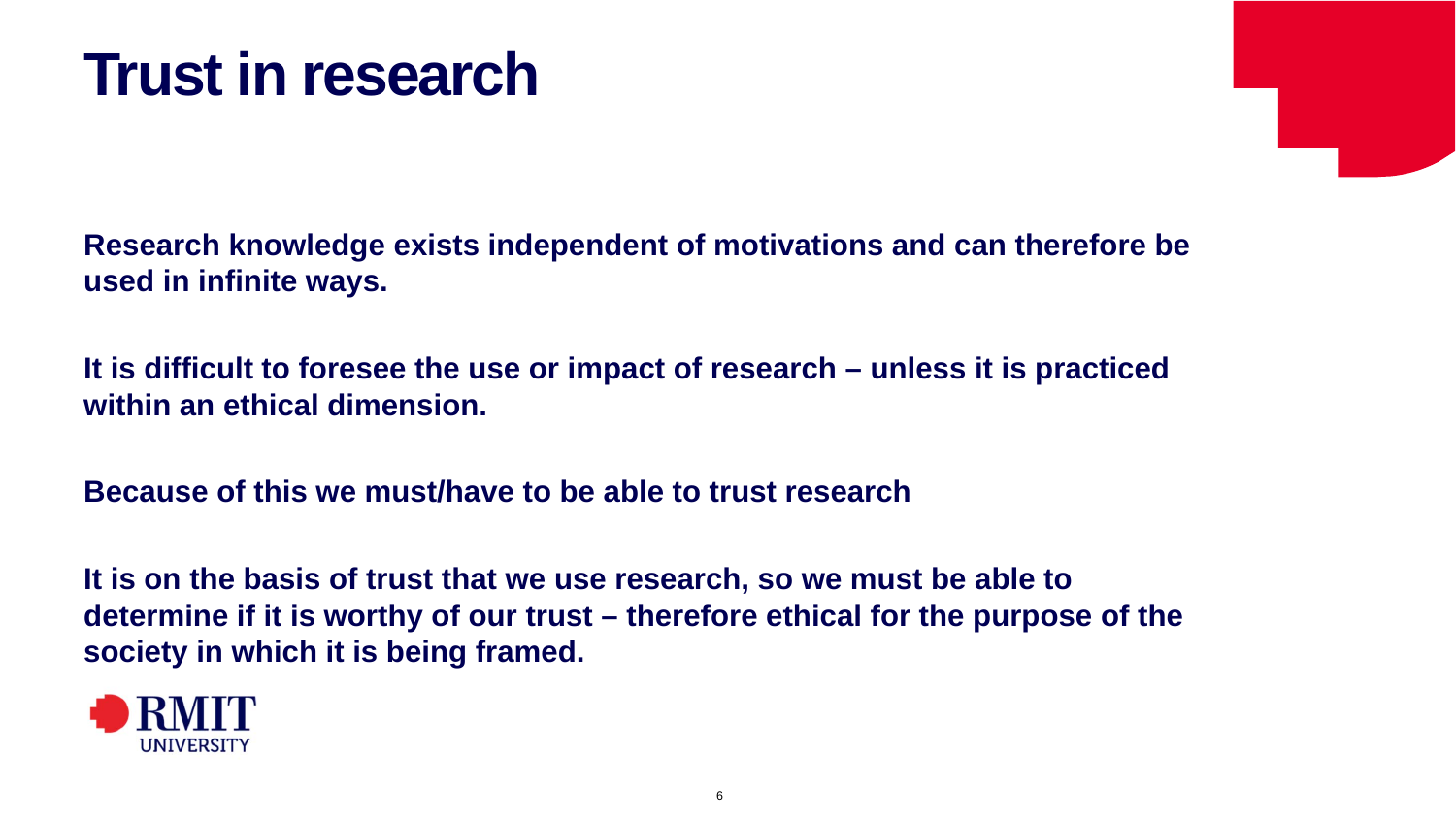## **Two senses or uses of integrity**

**This reveals both meanings of "Integrity"**

### **1) Integrity in the sense of research conducted or administered with integrity.**

### **2) Integrity in the sense of the wholeness of knowledge.**

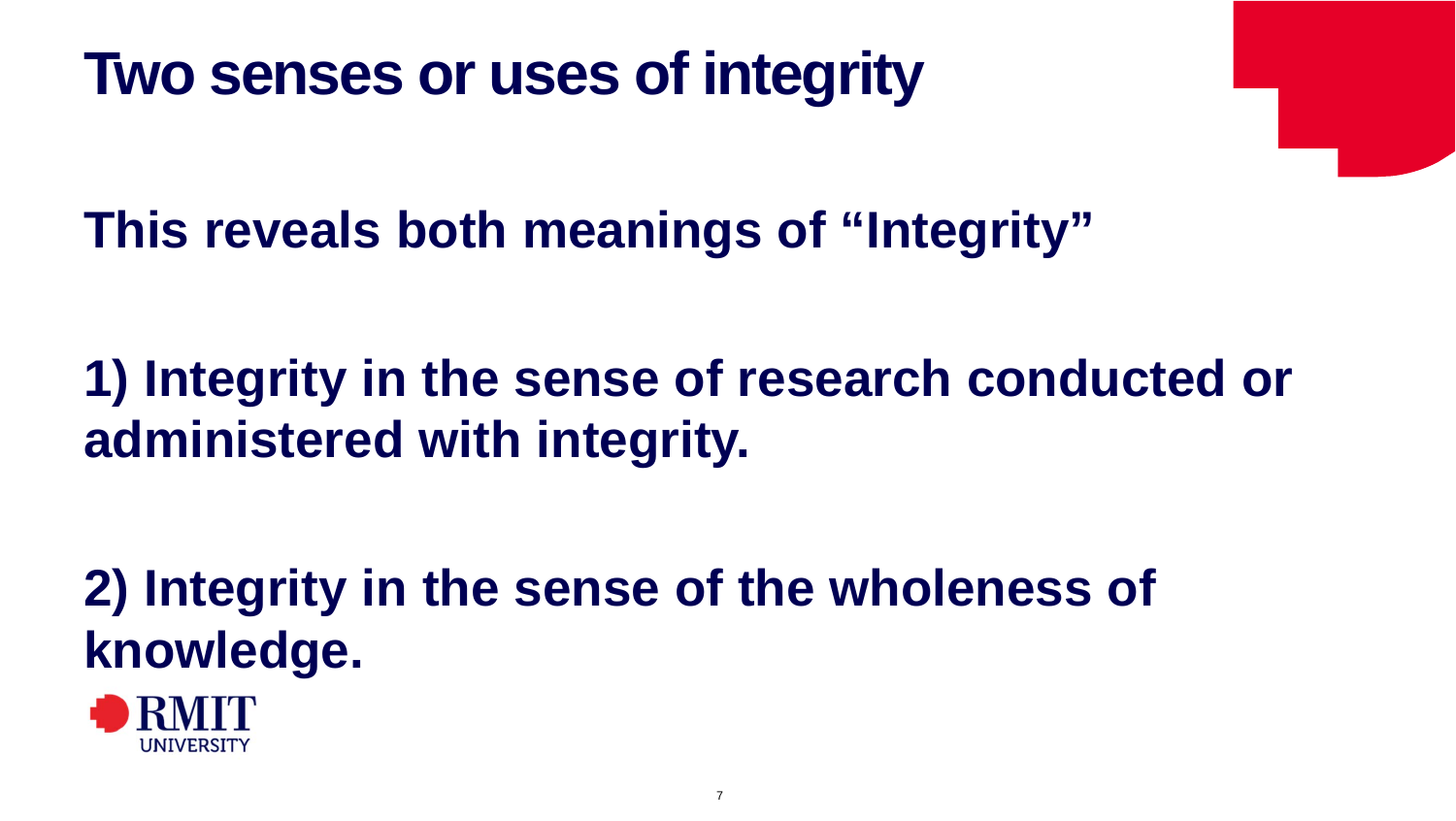## **Research with Integrity**

**Research that contains all the dimension of Integrity generates knowledge that is trustworthy; remains whole knowledge; that persists and evolves, plays a critical role in society that we want it to**

**Research without integrity negatively affects the trustworthiness, continuation and coherence of knowledge systems.**

**Knowledge that cannot be trusted does not/cannot stay as a function of the system and therefore cannot be kept, nor remain, in the system**

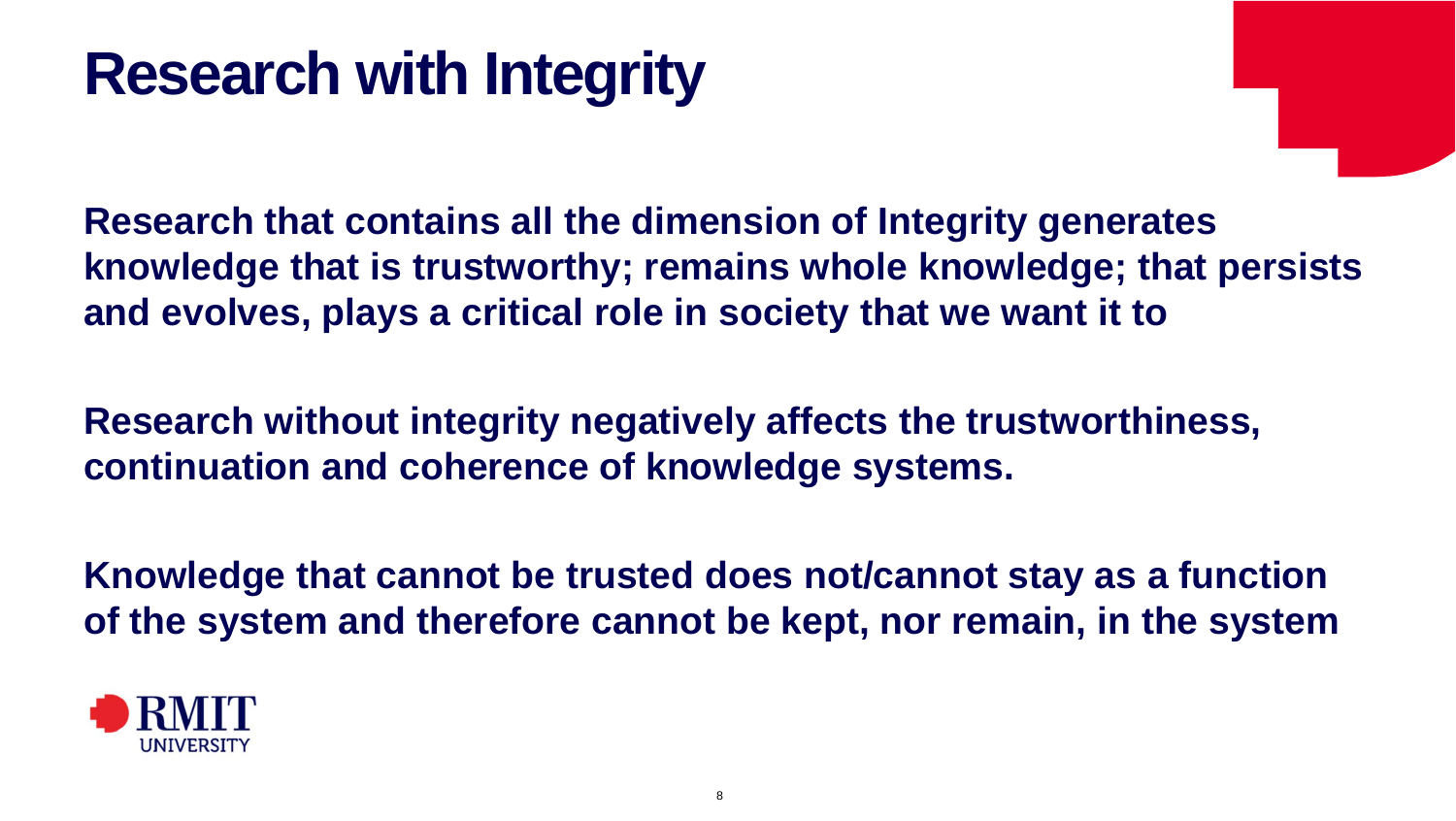## **Expressions of research integrity**

**Although research integrity appears to be intrinsic and the norm of research, our descriptions and increasing understanding of research integrity appear to be relatively new – but the practice of research integrity is old.**

**Articulations of research integrity appear to have recently emerged in response to different motivations, in order to: address financial fraud, mitigate risks, restrict certain research, define ethical acceptability, build research cultures – and stabilise societies.**

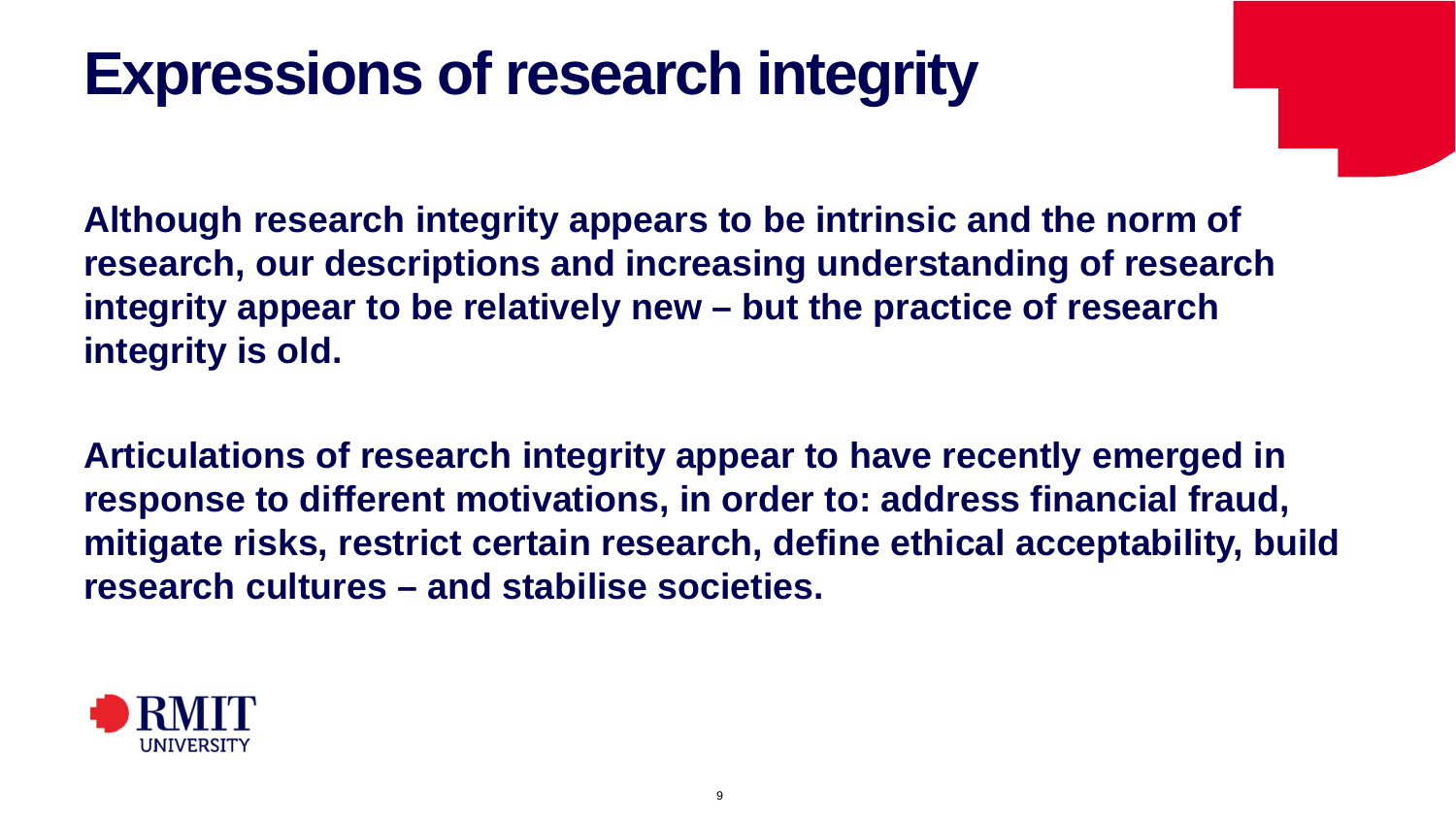## **The Singapore Statement**

**The Singapore Statement on Research Integrity is perhaps the best recent example of the presentation of principles and responsibilities rather than rules to support research integrity.** 

**Created in 2010 at the 2nd World Conference on Research Integrity in Singapore, the Statement presents four high-level principles and 14 responsibilities. The simplicity and broad applicability of the Singapore Statement has encouraged new codemakers to adopt a similar approach.** 

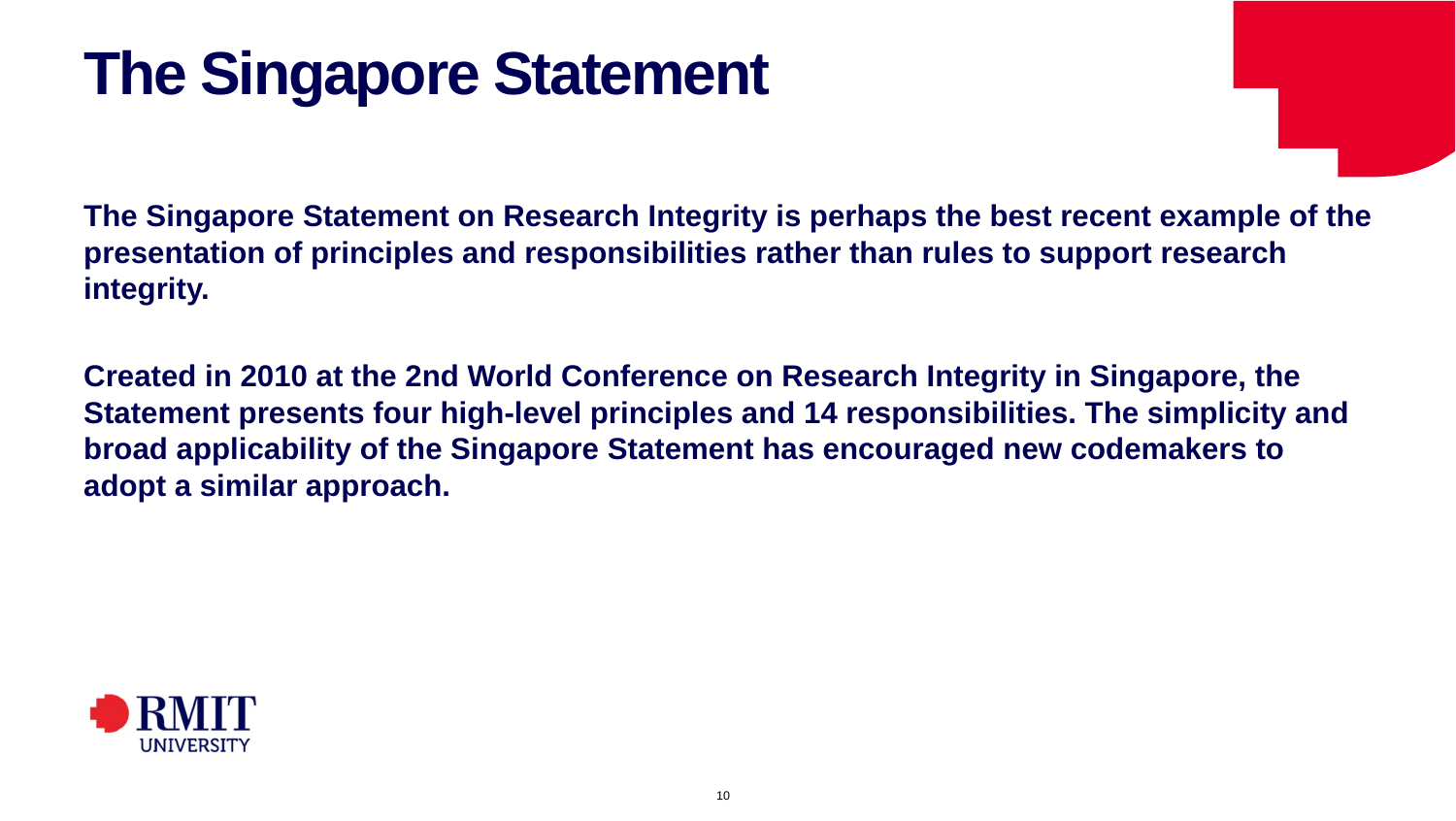## **Singapore Statement on Research Integrity**

Preamble. The value and benefits of research are vitally dependent on the integrity of research. While there can be and are national and disciplinary differences in the way research is organized and conducted, there are also principles and professional responsibilities that are fundamental to the integrity of research wherever it is undertaken.

#### **PRINCIPLES**

**Honesty** in all aspects of research **Accountability** in the conduct of research **Professional courtesy and fairness** in working with others **Good stewardship** of research on behalf of others



From the 2nd World Conference on Research Integrity held in Singapore, 2010.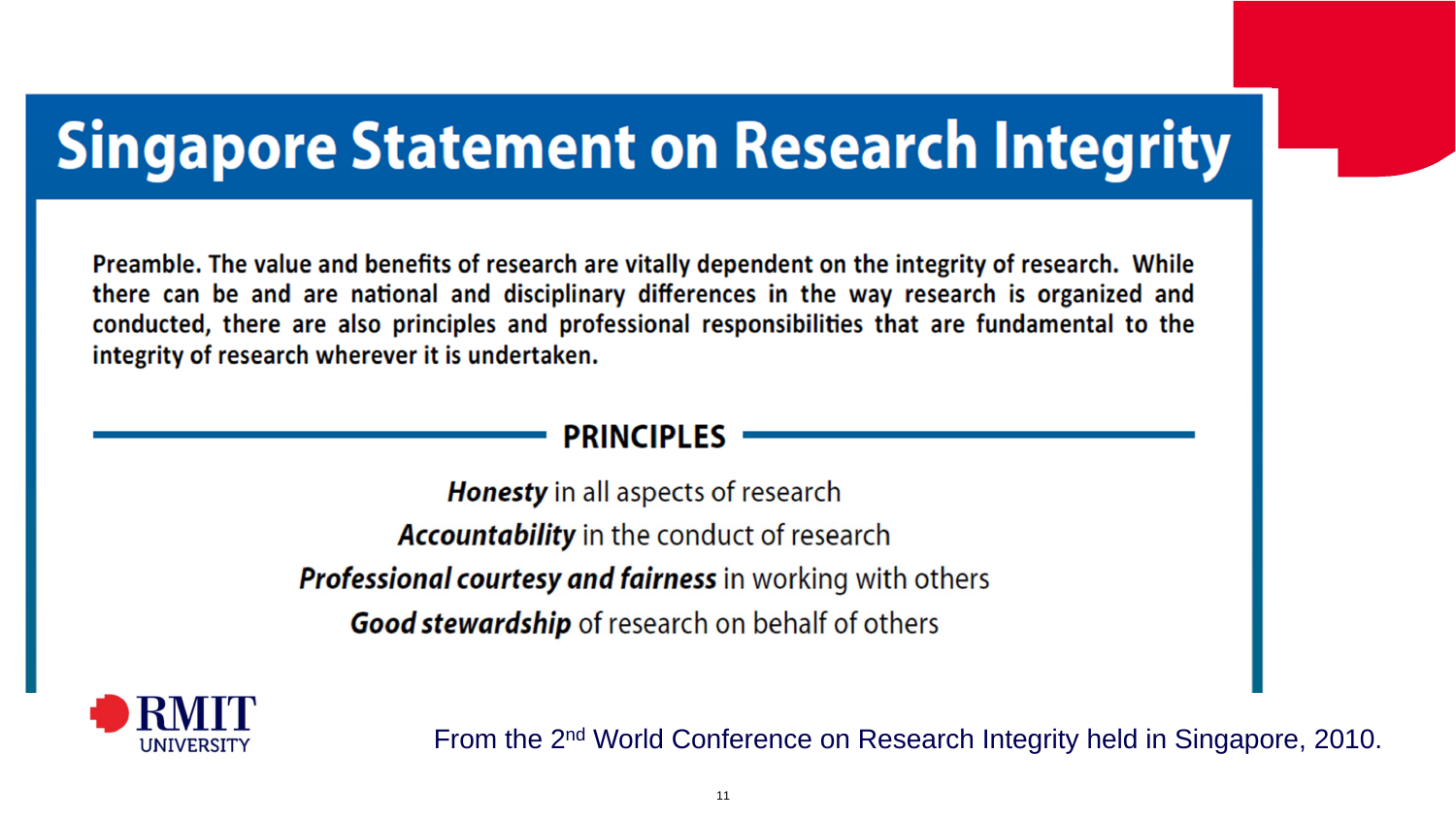## **Principles of the Australian Code**





Honesty Rigour Transparency Fairness







Respect R-e-s-p-e-c-t Recognition Accountability Promotion



**O** 





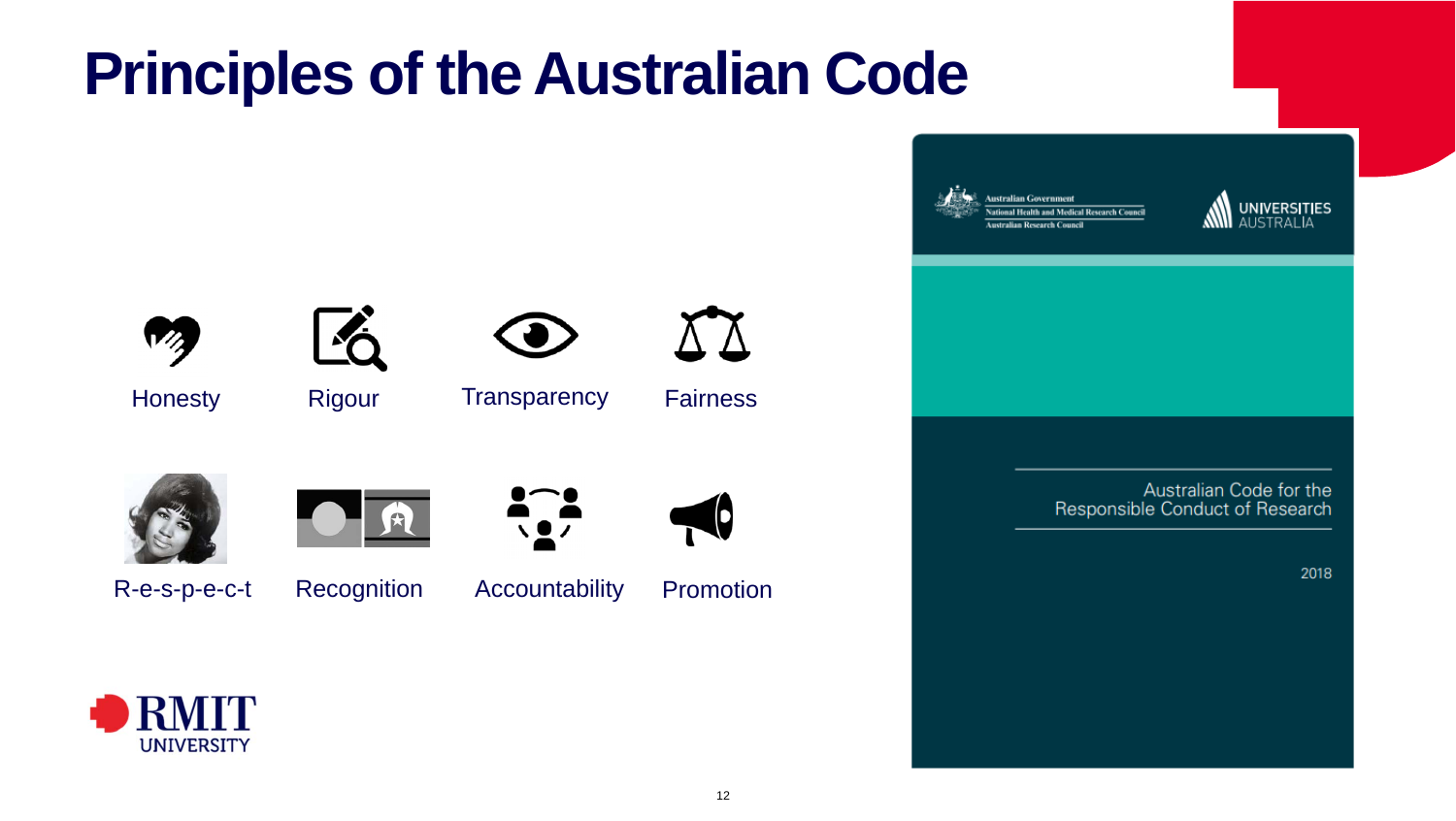#### **Practices and principles of integrity in Indigenous knowledge systems**

**Indigenous Australian knowledge systems have persisted and evolved over a long period of time, and in the face of many threats**





David R Horton (creator), © Aboriginal Studies Press, AIATSIS, and Auslig/Sinclair, Knight, Merz, 1996 No reproduction without permission.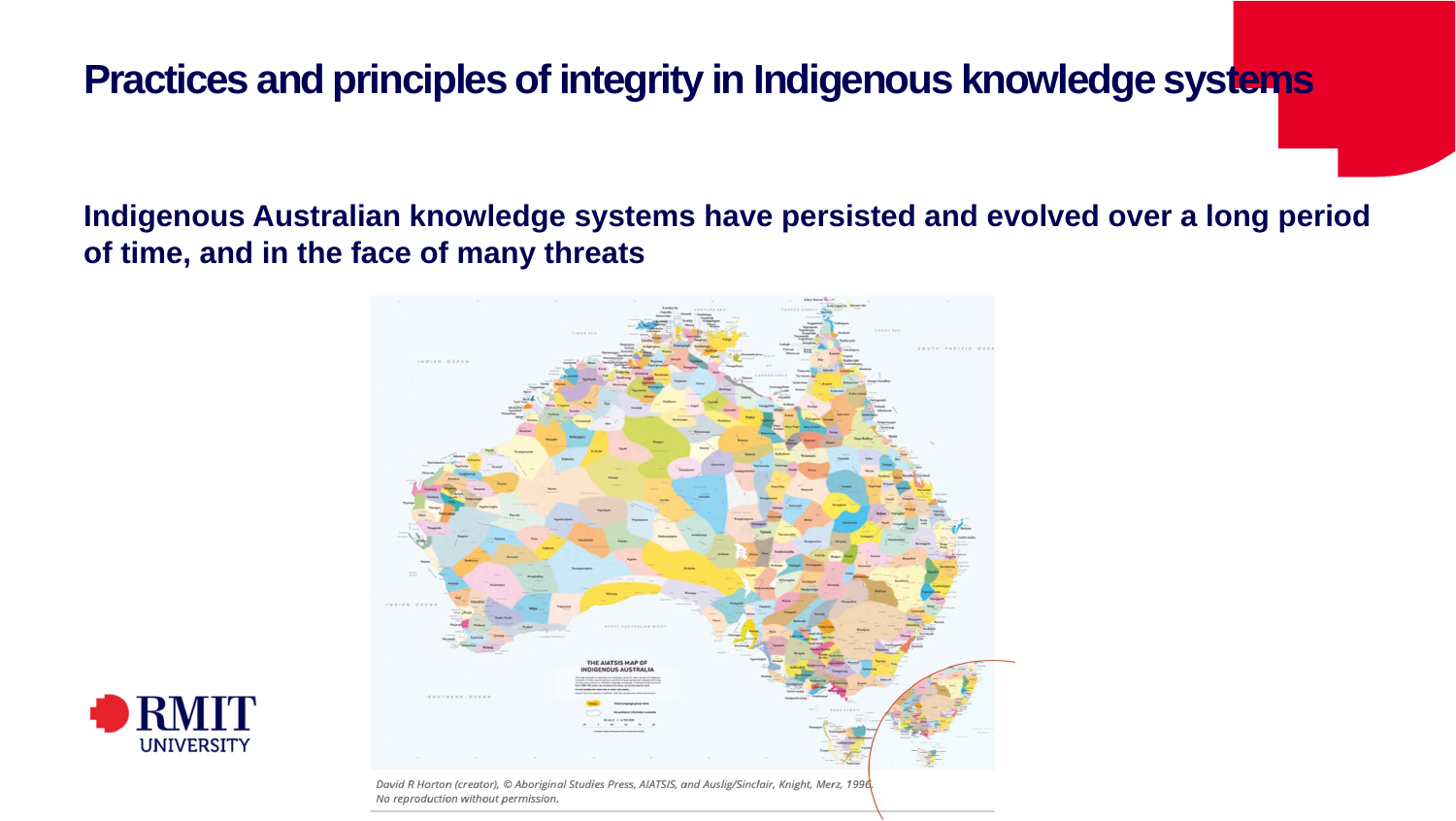### **Recognising something old, and creating something new**

**If attempts to articulate research integrity are relatively recent, the practice of research integrity cannot be.**

*Why not?* 

**Because research has created knowledge that has persisted and evolved over deep time**

**Understanding research integrity, then, is not a only matter of creating something new, but also a matter of reflecting on and using what is true.**

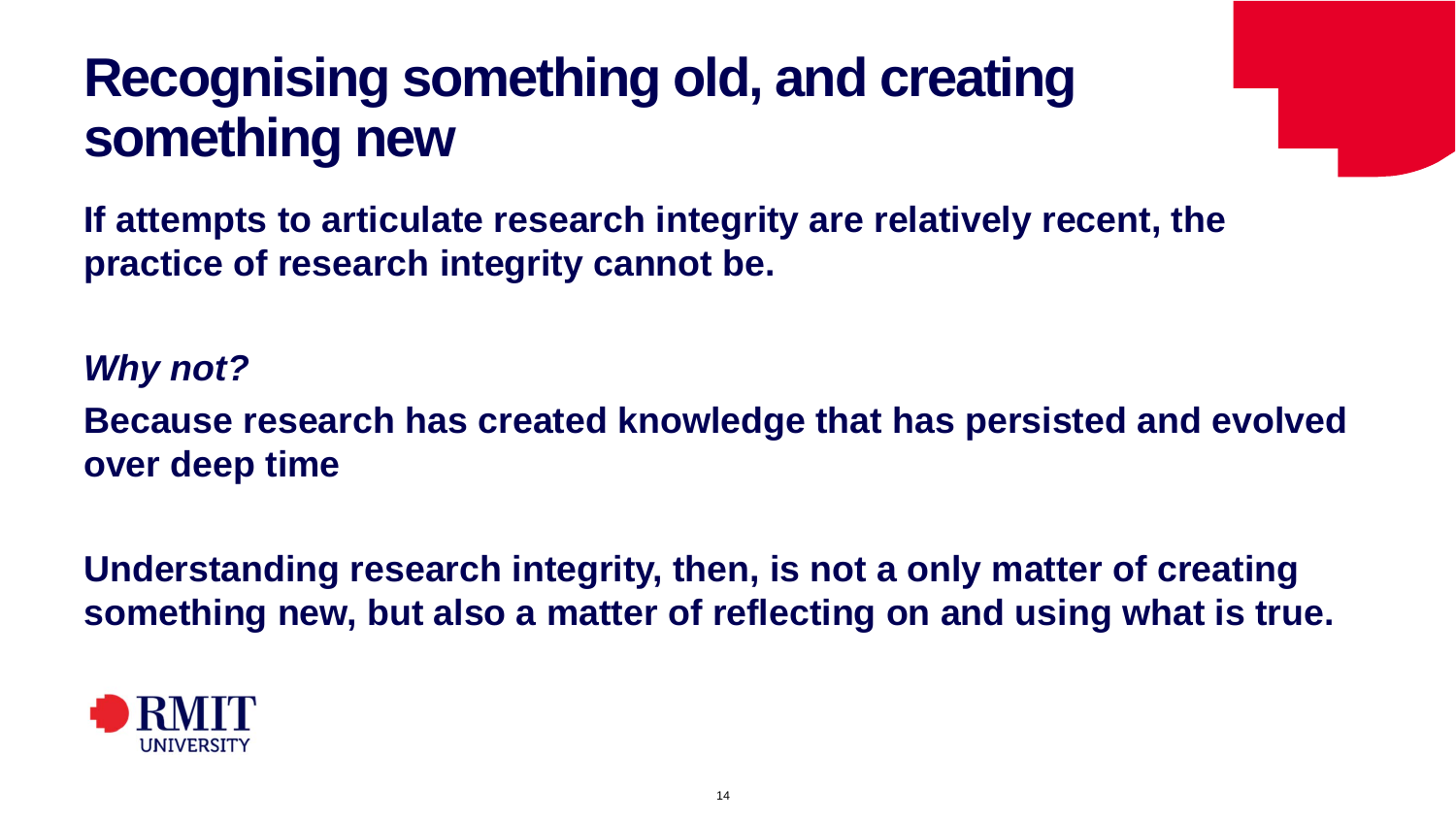## **Looking to enduring knowledge systems**

**If there is a necessary connection between research conducted with integrity and research that has integrity/wholeness, then we might look for an answer to the question of how to conduct research with integrity, to enduring knowledge systems, knowledge systems that have persisted and evolved over a long period of time**

**The fact of their persistence and evolution means that these knowledge systems carried with them principles and practices of research integrity.**

**These principles and practices are what have allowed these systems to persist and evolve**

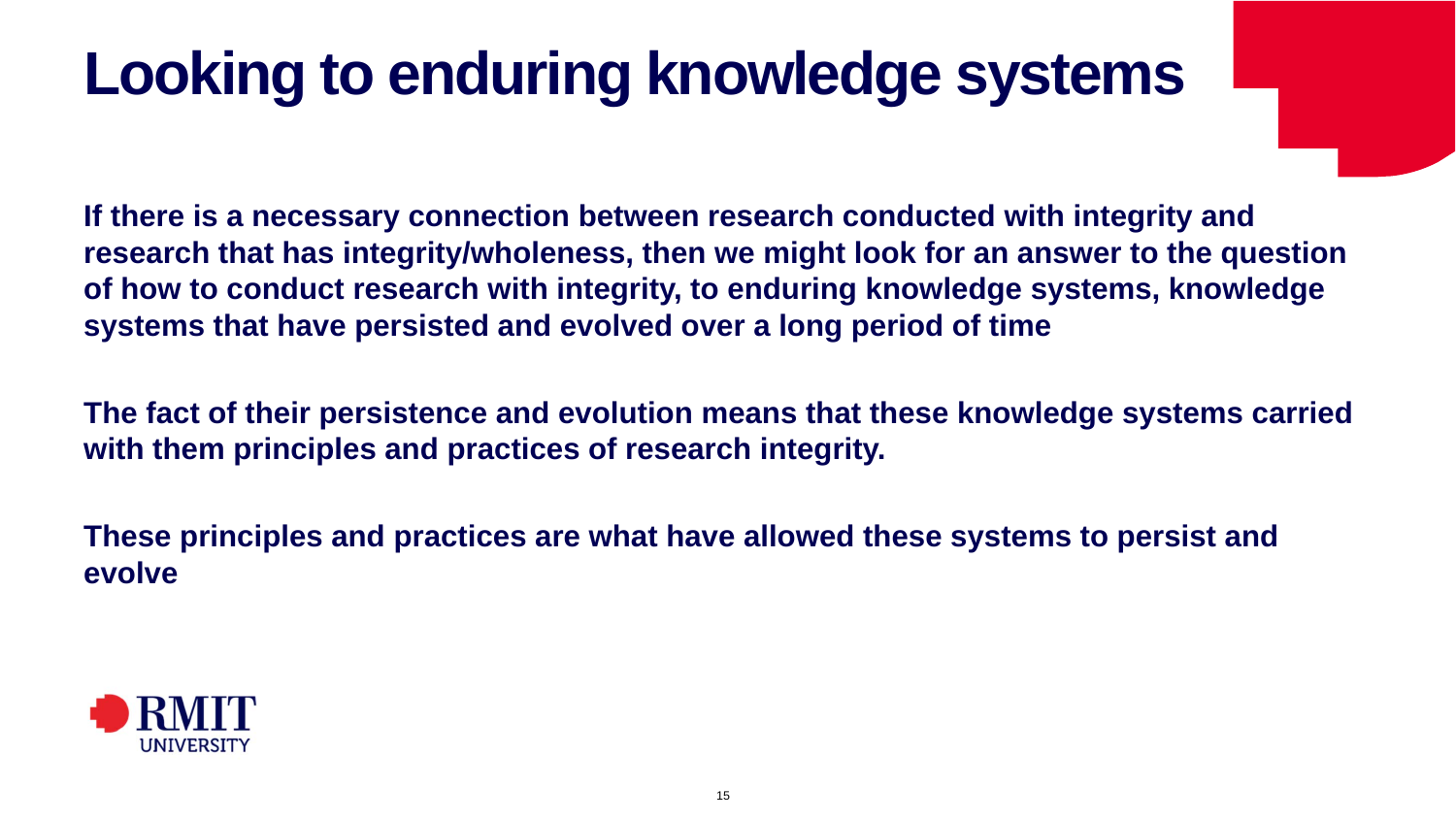## **Knowledge exchange**

**Knowledge systems that persist necessarily evolve, for if they do not evolve in the face of new problems and puzzles, they become ineffective, they cannot play the role we need them to, they cannot help us navigate the world**

**The exchange of knowledge between and across knowledge systems is essential to the evolution of a knowledge system**

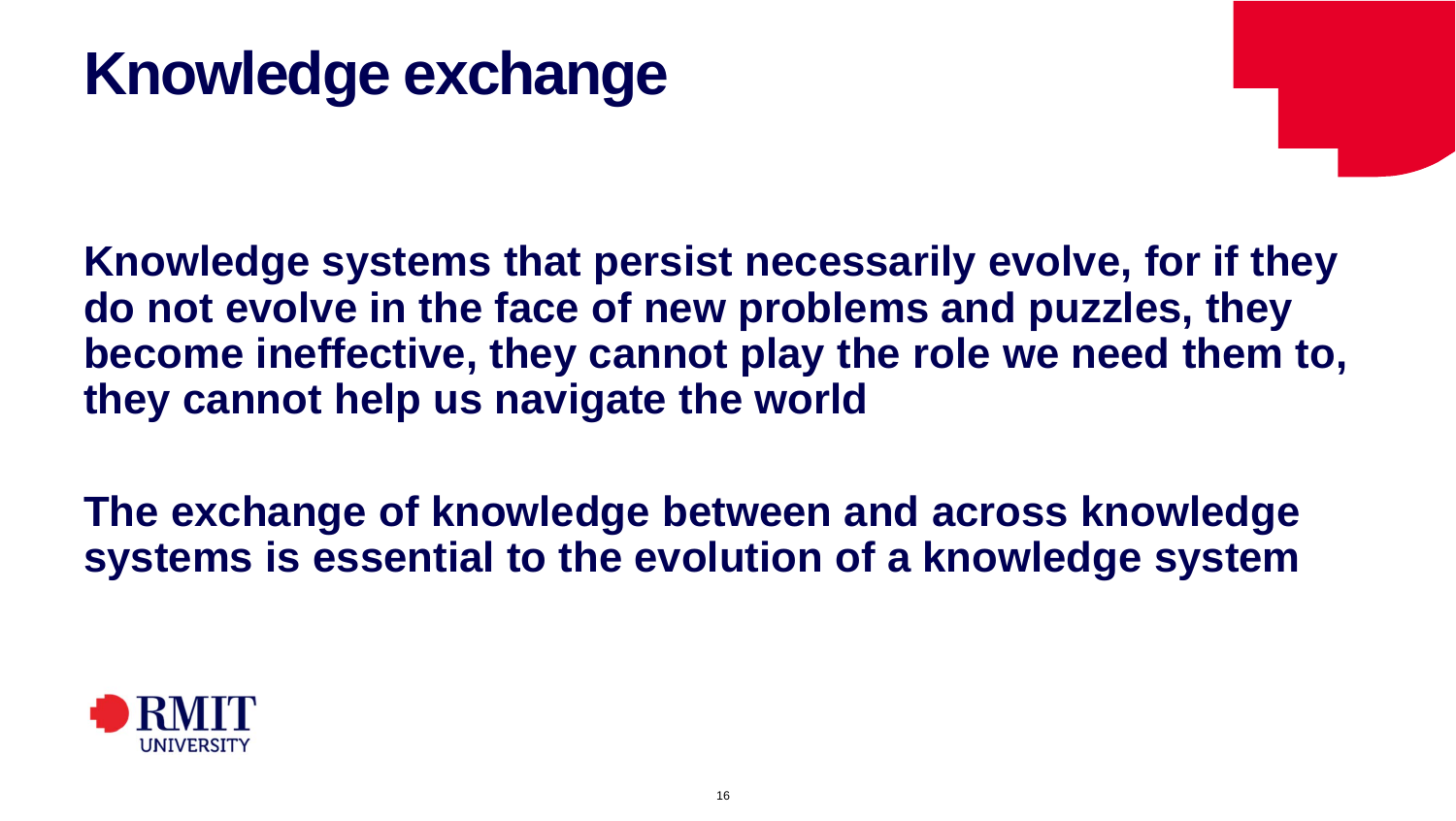### **Characteristics of Indigenous knowledge systems**

#### **Based on published works:**

**Continuation over deep time – 120,000 years**

**Gatekeeping and bounded knowledges** 

**Storytelling - Eastern Australia sea-level change over deep time**

**Kinship systems – scientific** 

**Rock art – technological advance**

**authorship and authority - knowledge in speaking for and as country; knowledge as place – place and country**

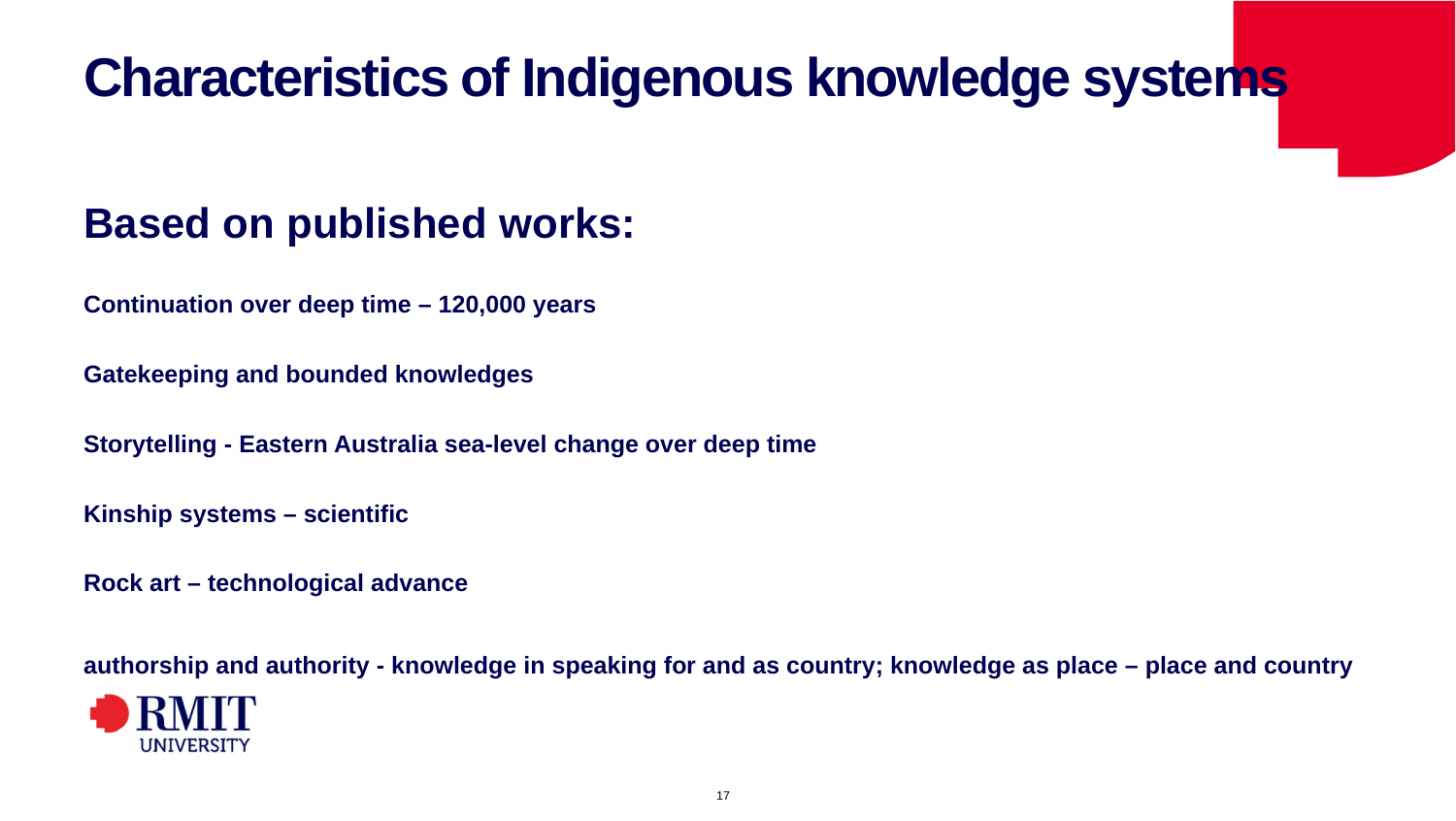### **Principles and practices we can see in these examples**

**What principles of research integrity can we glean from looking at Indigenous knowledge systems?**

**The 'gatekeeping' of knowledge (as a contrast to the notion of open research)**

**Storytelling as both data management and the dissemination of research knowledge** 

**Practices around the exchange of knowledge across systems (as in, the red ochre example)**

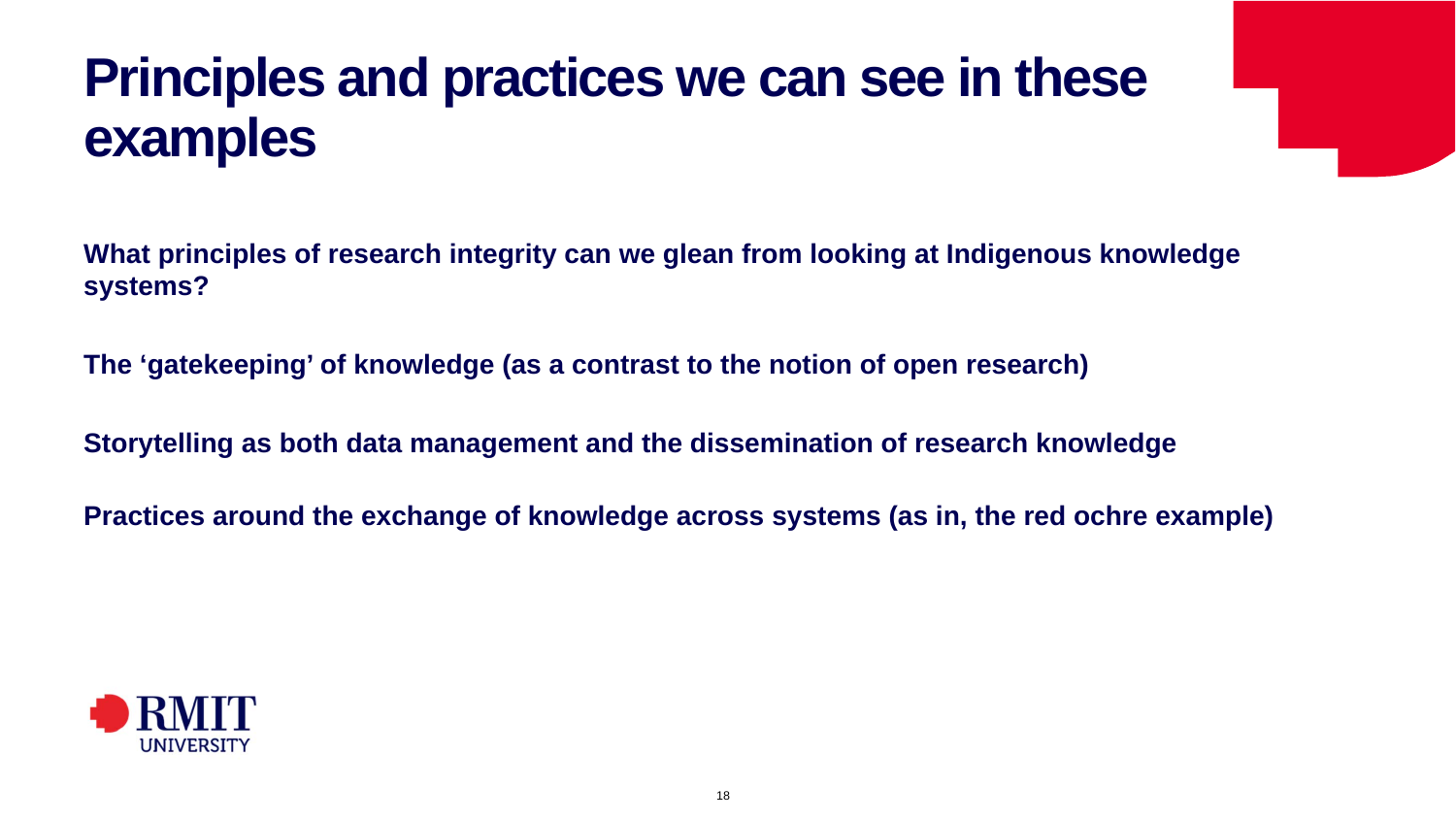**What does this mean for the question of how we conduct our research with integrity?**

#### **What does this tell us about what it means to conduct research with integrity?**

**In other words, how does this help us think about an answer to this question, so that we might conduct our research with integrity and ensure the public's trust in it?**

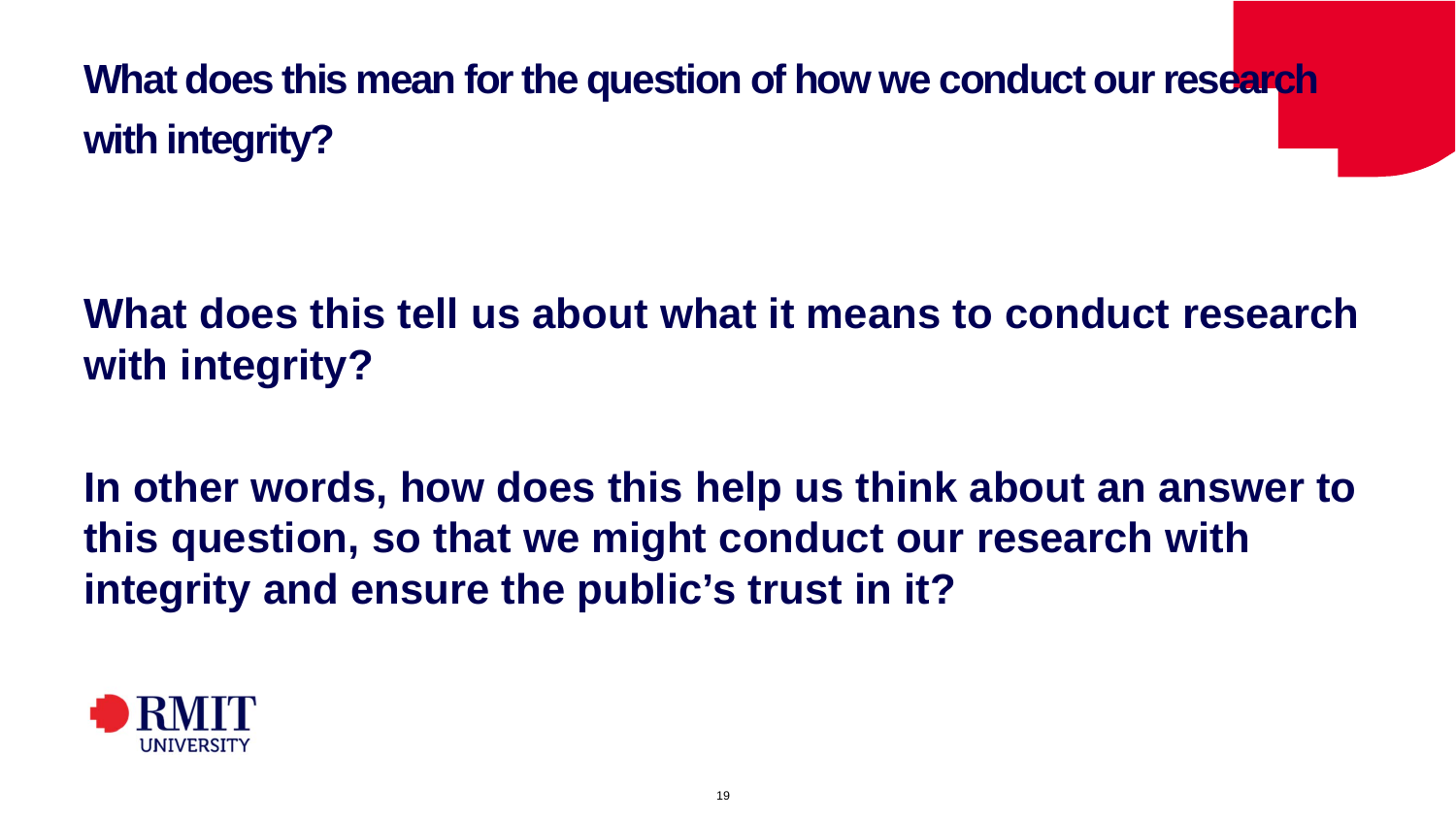

**It should make us pause and reconsider what we have taken for granted as practices and principles of integrity**

**Open research;** 

**Practices around knowledge exchange (e.g. how Western trained researchers currently go about conducting research on Indigenous communities. )**

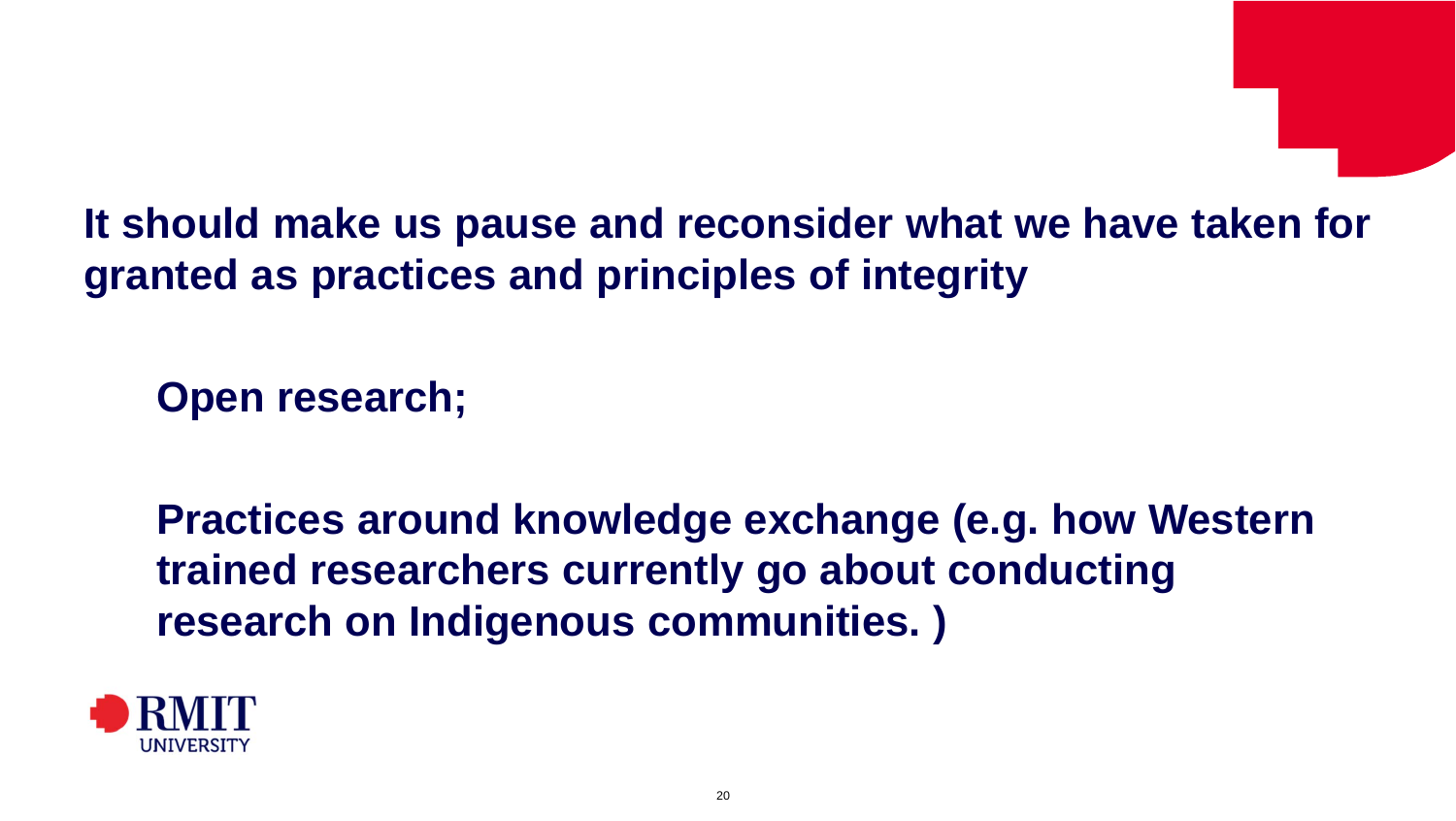#### **Solutions and Provocations**

#### **We might be inclined to think that this gives us solutions: here's what practices and principles we should put in place in order to have research integrity.**

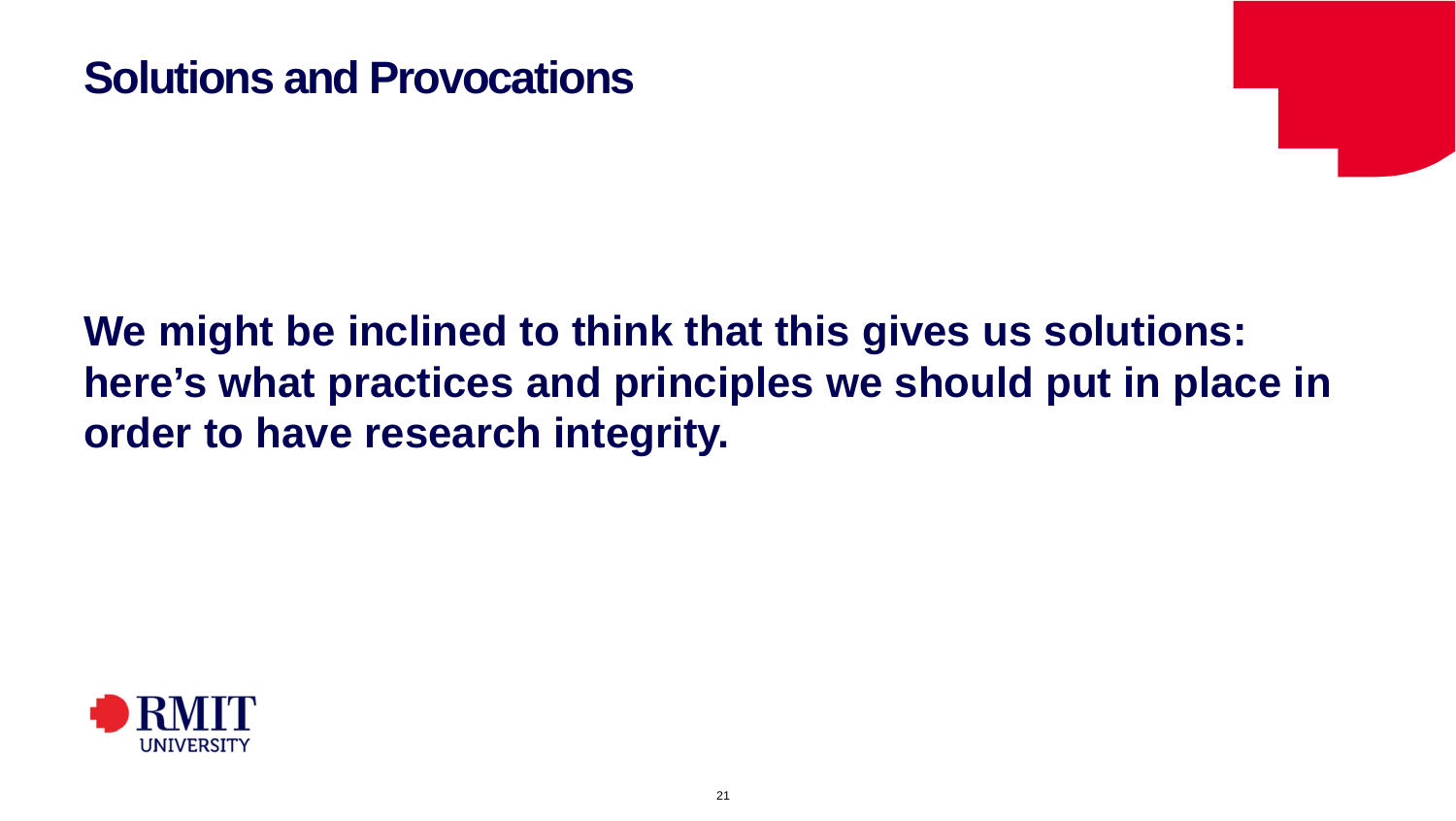

#### **Perhaps this is the wrong way of thinking about it?**

#### **Perhaps what this whole lecture is an exercise in** *knowledge exchange*

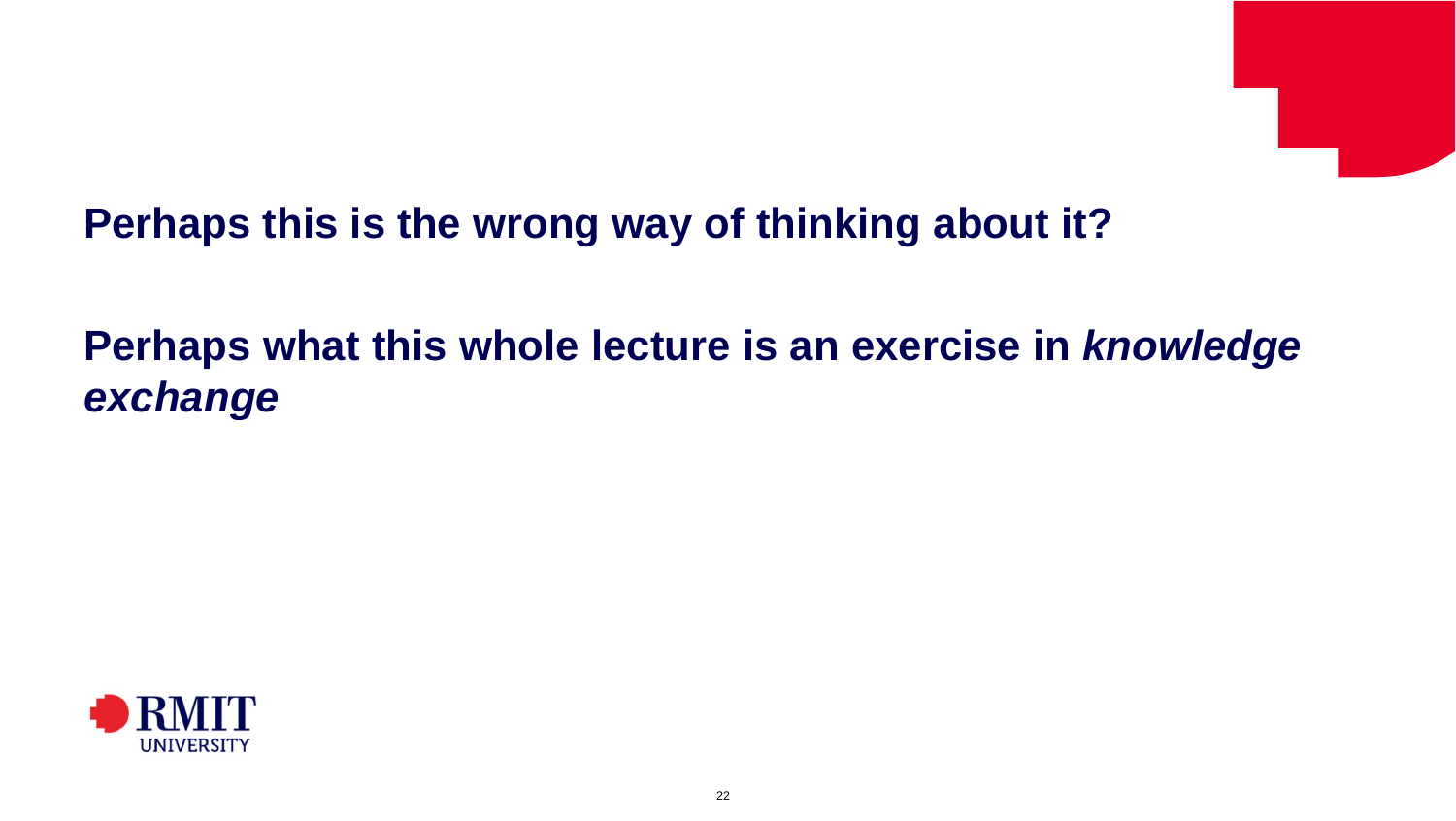#### **It's not about taking from Indigenous knowledge systems**

**It is about recognising that Indigenous knowledge systems have integrity**

**That Indigenous knowledge systems have practices and principles that have given it that integrity**